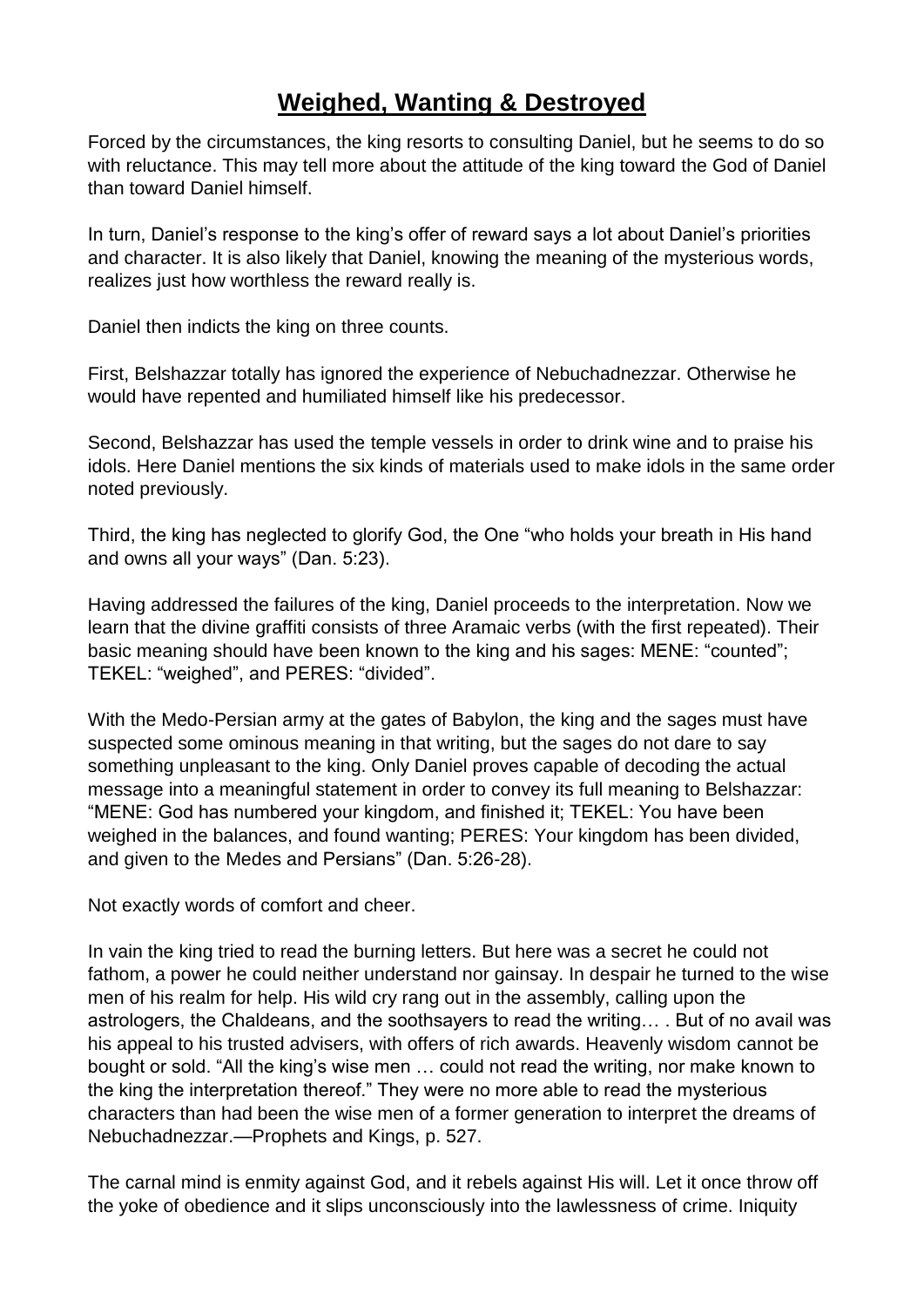abounds among those who talk grandly of pure and perfect religious liberty. Their conduct is abhorrent to the Lord, and they are co-workers with the adversary of souls. The light of revealed truth is turned from their sight, and the beauties of holiness are but as shadows to them

I have been shown what man is without a knowledge of the will of God. Crimes and iniquity fill up the measure of his life. But when the Spirit of God reveals to him the full meaning of the law, what a change takes place in his heart! Like Belshazzar, he reads intelligently the handwriting of the Almighty, and conviction takes possession of his soul. The thunders of God's word startle him from his lethargy, and he calls for mercy in the name of Jesus. And to that humble plea God always listens with a willing ear. He never turns the penitent away comfortless.—Testimonies for the Church, vol. 4, pp. 13, 14.

The great day of the Lord is near at hand. When Christ appears in the clouds of heaven, those who have not sought Him with all the heart, those who have allowed themselves to be deceived, will surely perish. Our only safety is to be found through repentance and conversion, and the blotting out of sins. Those who will now seek the Lord earnestly, humbling their hearts before Him, and forsaking their sins, will, through the sanctification of the truth, be fitted to unite with the members of the royal family, and will see the King in His beauty… .

We are called to be the Lord's special people in a much higher sense than many have realized. The world lies in wickedness, and God's people are to come out of the world, and be separate. They are to be free from worldly customs and worldly habits. They are not to accord with worldly sentiments, but are to stand out distinct, as the Lord's peculiar people, earnest in all their service. They are to have no fellowship with the works of darkness.— This Day With God, p. 248.

## **The Fall of Babylon**

Whatever his faults, Belshazzar is a man of his word. So, despite the bad news, he is satisfied with the interpretation given by Daniel, which is why he bestows upon the prophet the promised gifts. It appears that by admitting the truth of Daniel's message, the king implicitly recognizes the reality of Daniel's God. Interestingly, Daniel now accepts the gifts he has refused before, probably because such gifts can no longer influence his interpretation. Besides, at that point such gifts are meaningless since the empire is about to fall. Thus, probably as a matter of courtesy, the prophet accepts the rewards, knowing all the while that he will be the third ruler of the kingdom for only a few hours.

Exactly as announced by the prophet, Babylon falls. And it does so quickly; while the king and his courtiers drink, the city falls without a battle. According to the historian Herodotus, the Persians dug a canal to divert the Euphrates River and marched into the city on the riverbed. That same night Belshazzar is slain. His father, King Nabonidus, has left the city already, surrendering himself later to the new rulers. Thus, the greatest empire humanity has ever known to this point comes to an end. Babylon, the head of gold, is no more.

"Belshazzar had been given many opportunities for knowing and doing the will of God. He had seen his grandfather Nebuchadnezzar banished from the society of men. He had seen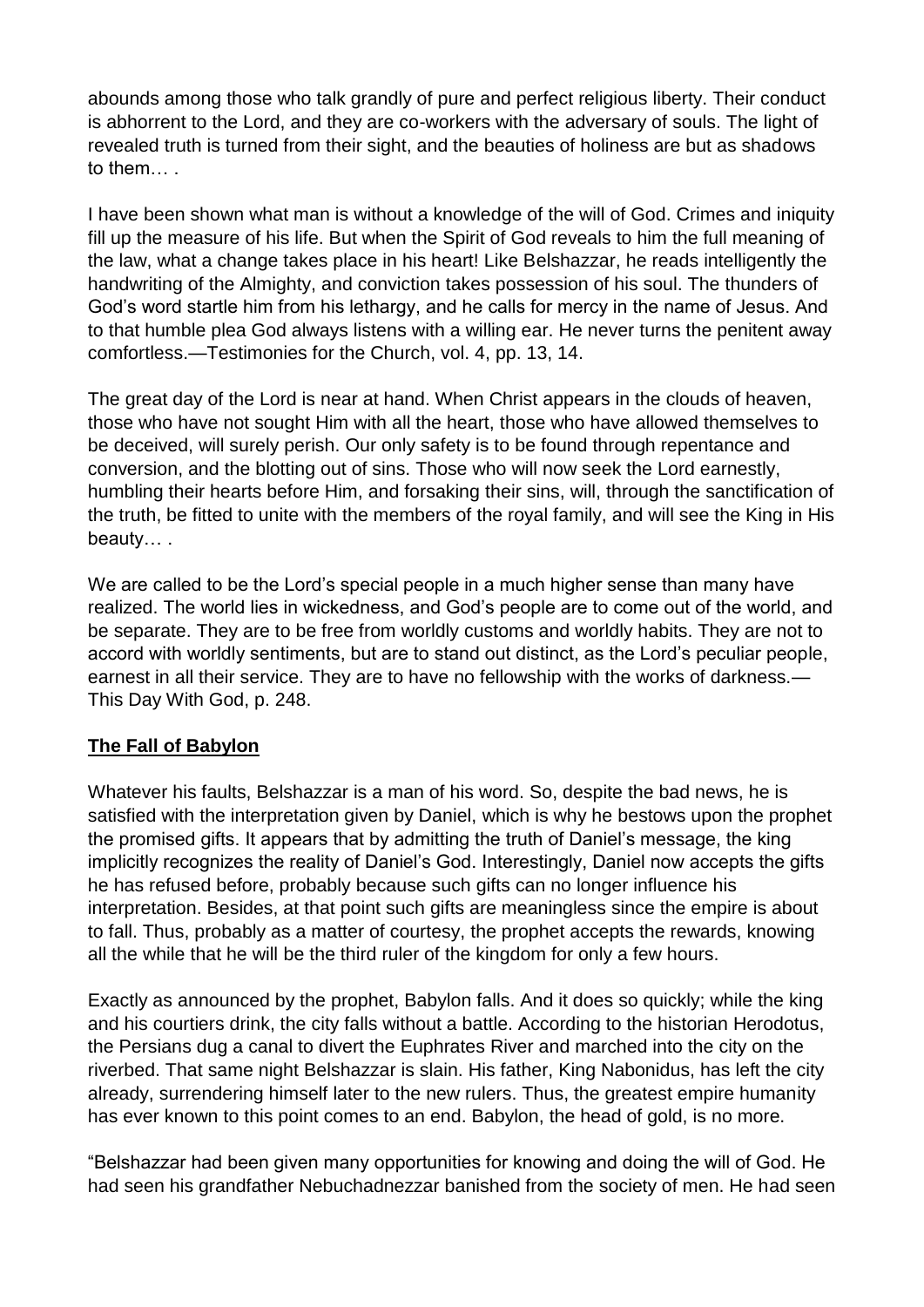the intellect in which the proud monarch gloried taken away by the One who gave it. He had seen the king driven from his kingdom, and made the companion of the beasts of the field. But Belshazzar's love of amusement and self-glorification effaced the lessons he should never have forgotten; and he committed sins similar to those that brought signal judgments on Nebuchadnezzar. He wasted the opportunities graciously granted him, neglecting to use the opportunities within his reach for becoming acquainted with truth". — Ellen G. White, Bible Echo, April 25, 1898.

"So is he that layeth up treasure for himself, and is not rich toward God." The picture is true for all time. You may plan for merely selfish good, you may gather together treasure, you may build mansions great and high, as did the builders of ancient Babylon; but you cannot build wall so high or gate so strong as to shut out the messengers of doom. Belshazzar the king "feasted in his palace," and "praised the gods of gold, and of silver, of brass, of iron, of wood, and of stone." But the hand of One invisible wrote upon his walls the words of doom, and the tread of hostile armies was heard at his palace gates. "In that night was Belshazzar the king of the Chaldeans slain," and an alien monarch sat upon the throne. (Daniel 5:30).

To live for self is to perish. Covetousness, the desire of benefit for self's sake, cuts the soul off from life. It is the spirit of Satan to get, to draw to self. It is the spirit of Christ to give, to sacrifice self for the good of others. "And this is the record that God hath given to us eternal life, and this life is in His Son. He that hath the Son hath life; and he that hath not the Son of God hath not life." 1 John 5:11, 12.—Christ's Object Lessons, pp. 258, 259.

He who is imbued with the spirit which actuated Daniel will not be narrow or conceited, but he will be firm and decided in standing for the right. In all his associations, whether with his brethren or with others, he will not swerve from principle, while at the same time he will not fail to manifest a noble, Christlike patience.—A Call to Medical Evangelism and Health Education, p. 37.

The Christian is first a babe in Christ. Then he becomes a child. Constantly he is to make advancement proportionate to the opportunities and privileges granted him. Ever he is to remember that he is not his own, that he has been bought with a price, and that he must make the best possible use of the talents entrusted to him. Even in the infancy of his spiritual understanding, the Christian is to do his best, making steady advancement toward the higher, holier life. He is to realize that he is a labourer together with God.

He is never to become self-sufficient, but is to count all things but loss for the excellency of the knowledge of Christ Jesus his Lord. He is to walk and work in the Saviour's companionship. As he does this, his faith will increase. Constantly beholding Christ, he will be changed into the same image from character to character.—In Heavenly Places, p. 183.

## **Further Thought**

Large feasts were common in the courts of the ancient world. Kings loved to throw parties with extravagance and luxury to show their greatness and confidence. Although we do not know all of the details of this particular feast, we know that it took place when the Medo-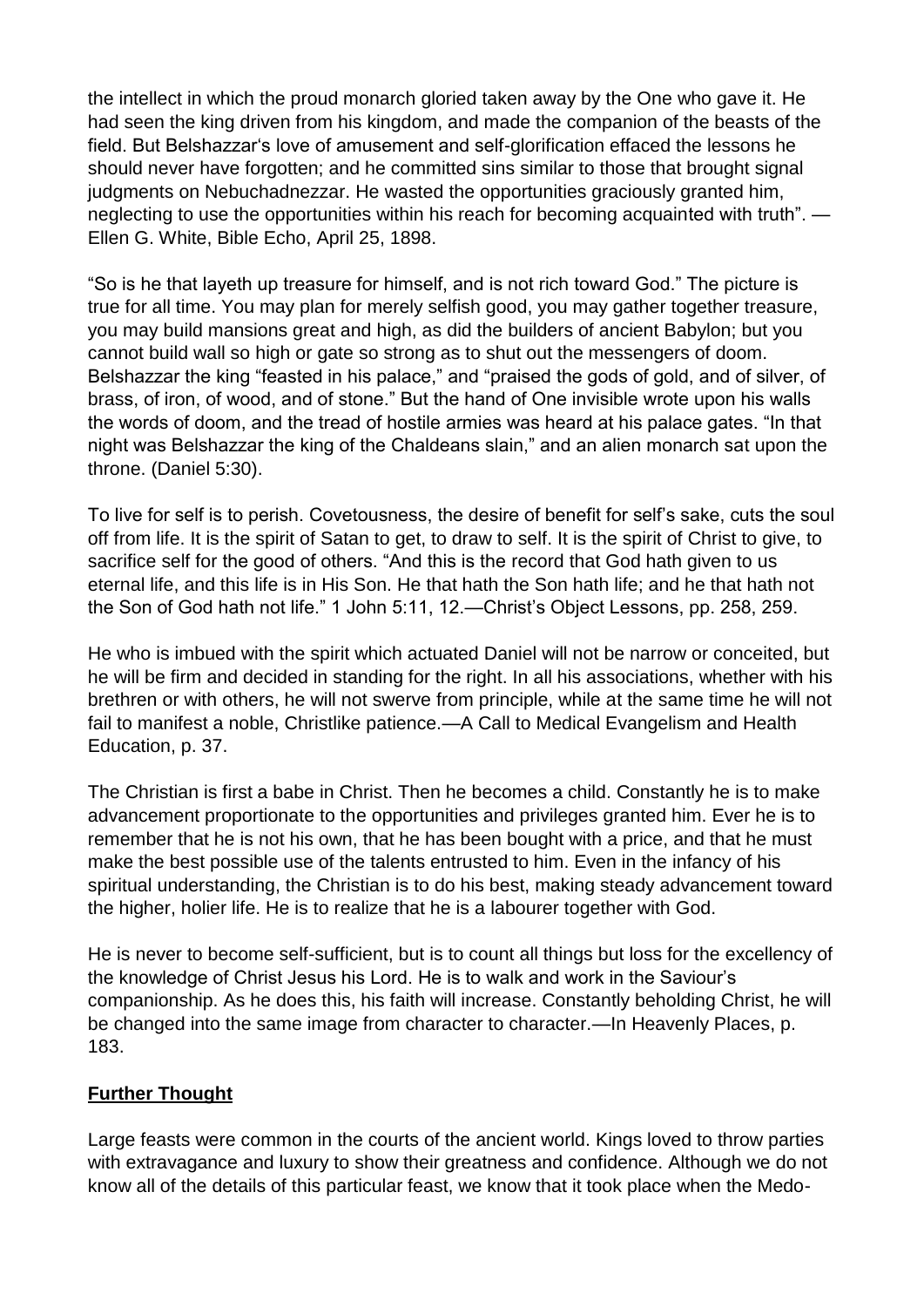Persian army was poised to attack Babylon. But humanly speaking, there was no reason for concern. Babylon had fortified walls, a food supply for many years, and plenty of water, because the Euphrates River flowed through the heart of the city. So King Belshazzar sees no problem in having a party while the enemy surrounds the city. And he orders a momentous celebration, which soon degenerates into an orgy. What a powerful testimony to the hubris of humanity, especially in contrast to the power of the Lord. Through Daniel, God tells the king that despite the opportunities he has had to learn truth, "the God who holds your breath in His hand and owns all your ways, you have not glorified" (Dan. 5:23).

"Cyrus and his army marched up the bed of the river Euphrates; for trenches had been dug, and the river turned from its course, so that there was no obstruction to their entering the city, provided the gates were opened. The guardsmen were indulging in merriment and revelry, and the city was left without defense. Before the officers were aware, the enemy had entered the city, and escape was impossible. Those in one part of the city were slain or captured before those in another part knew that the city was invaded. No alarm was sounded, no cry could be raised to warn the people that the forces of Cyrus were upon them." Signs of the Times, December 29, 1890

"In the unexpected entry of the army of the Persian conqueror into the heart of the Babylonian capital by way of the channel of the river whose waters had been turned aside, and through the inner gates that in careless security had been left open and unprotected, the Jews had abundant evidence of the literal fulfilment of Isaiah's prophecy concerning the sudden overthrow of their oppressors." Prophets and Kings, p. 552

"Babylon was besieged by Cyrus, nephew of Darius the Mede and commanding general of the combined armies of the Medes and Persians. But within the seemingly impregnable fortress, with its massive walls and its gates of brass, protected by the river Euphrates, and stocked with provision in abundance, the voluptuous monarch felt safe and passed his time in mirth and revelry." Prophets and Kings, p. 523

Cyrus was acclaimed as a deliverer even by the populace of Babylon. Ellen White describes how Daniel shared the prophecies of Isaiah with Cyrus which eventually led him to give a decree for God's people to return to Jerusalem to rebuild the temple: "As the king saw the words foretelling, more than a hundred years before his birth, the manner in which Babylon should be taken; as he read the message addressed to him by the Ruler of the universe, [Isaiah 45:5, 6, 4, 13 quoted] his heart was profoundly moved, and he determined to fulfill his divinely appointed mission." Prophets and Kings, p. 557

"The history of nations speaks to us today. To every nation and to every individual God has assigned a place in His great plan. Today men and nations are being tested by the plummet in the hand of Him who makes no mistake. All are by their own choice deciding their destiny, and God is overruling all for the accomplishment of His purposes". — Ellen G. White, Prophets and Kings, p. 536.